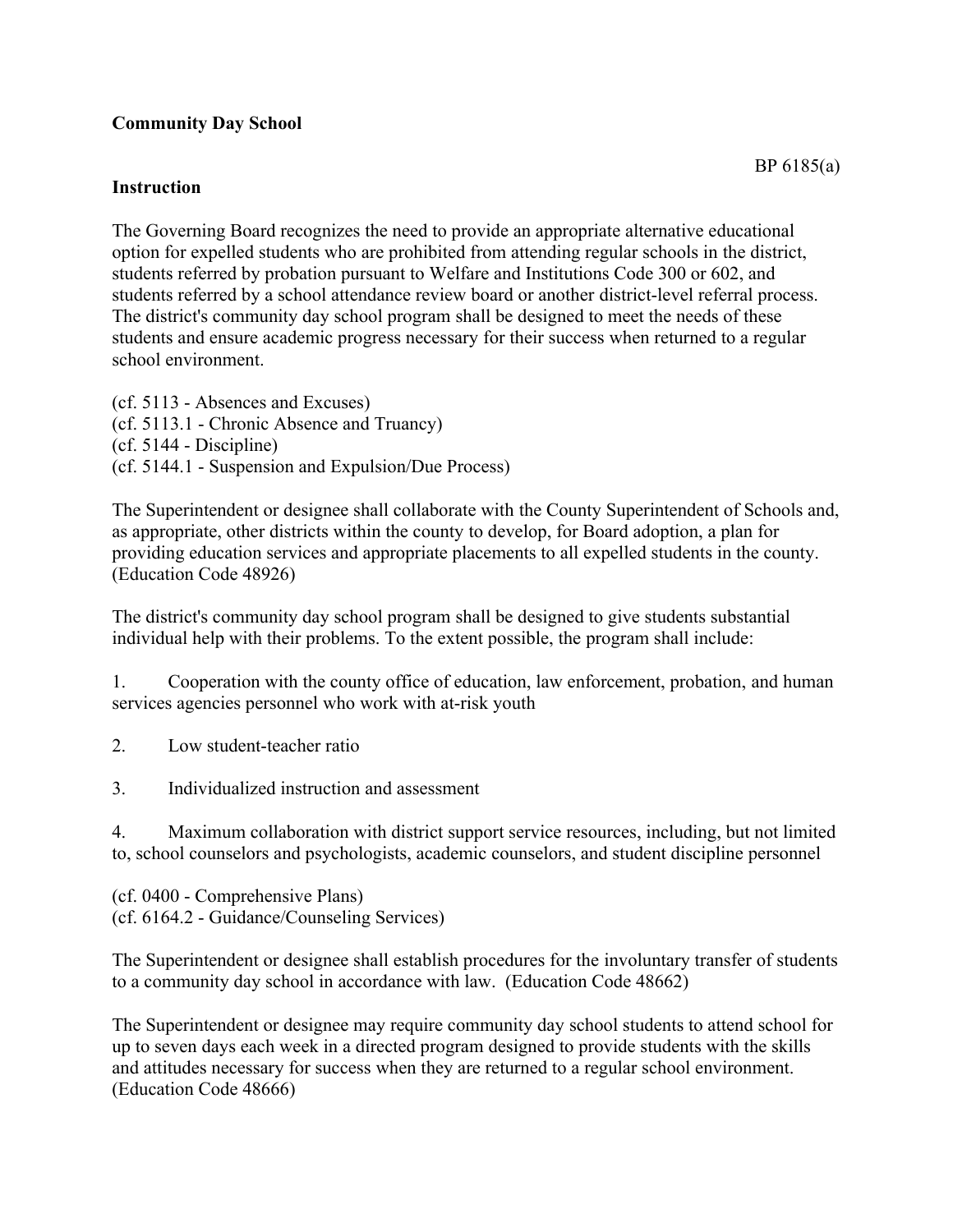A community day school shall not be situated on the same site as a regular district elementary, middle, junior high, comprehensive senior high, opportunity, or continuation school, except when allowed by law and when the Board certifies by a two-thirds vote that no satisfactory alternative facilities are available for the community day school. Such Board certification shall be valid for not more than one school year and may be renewed by a subsequent two-thirds vote of the Board. (Education Code 48661)

(cf. 9323.2 - Actions by the Board)

Community day schools shall be operated in safe, well-maintained facilities that meet the requirements of Education Code 17292.5.

The Superintendent or designee shall regularly report to the Board regarding the academic performance and other outcomes of students enrolled in a community day school.

(cf. 0500 - Accountability) (cf. 6190 - Evaluation of the Instructional Program)

Legal Reference: EDUCATION CODE 1980-1986 County community schools 17085-17096 Emergency portable facilities 17280-17316 Field Act, approvals 17365-17374 Field Act, fitness of occupancy 48260-48273 Truants 48660-48666 Community day schools 48900-48926 Suspension or expulsion 52052 Accountability 52064.5 Program evaluation; state evaluation rubrics WELFARE AND INSTITUTIONS CODE 300 Minors subject to jurisdiction 602 Minors violating laws defining crime; ward of court CALIFORNIA CODE OF REGULATIONS, TITLE 5 1068-1074 Alternative schools accountability systems UNITED STATES CODE, TITLE 20 1400-1482 Individuals with Disabilities Education Act UNITED STATES CODE, TITLE 29 794 Rehabilitation Act of 1973, Section 504 CODE OF FEDERAL REGULATIONS, TITLE 34 104.35 Evaluation and placement of students with disabilities